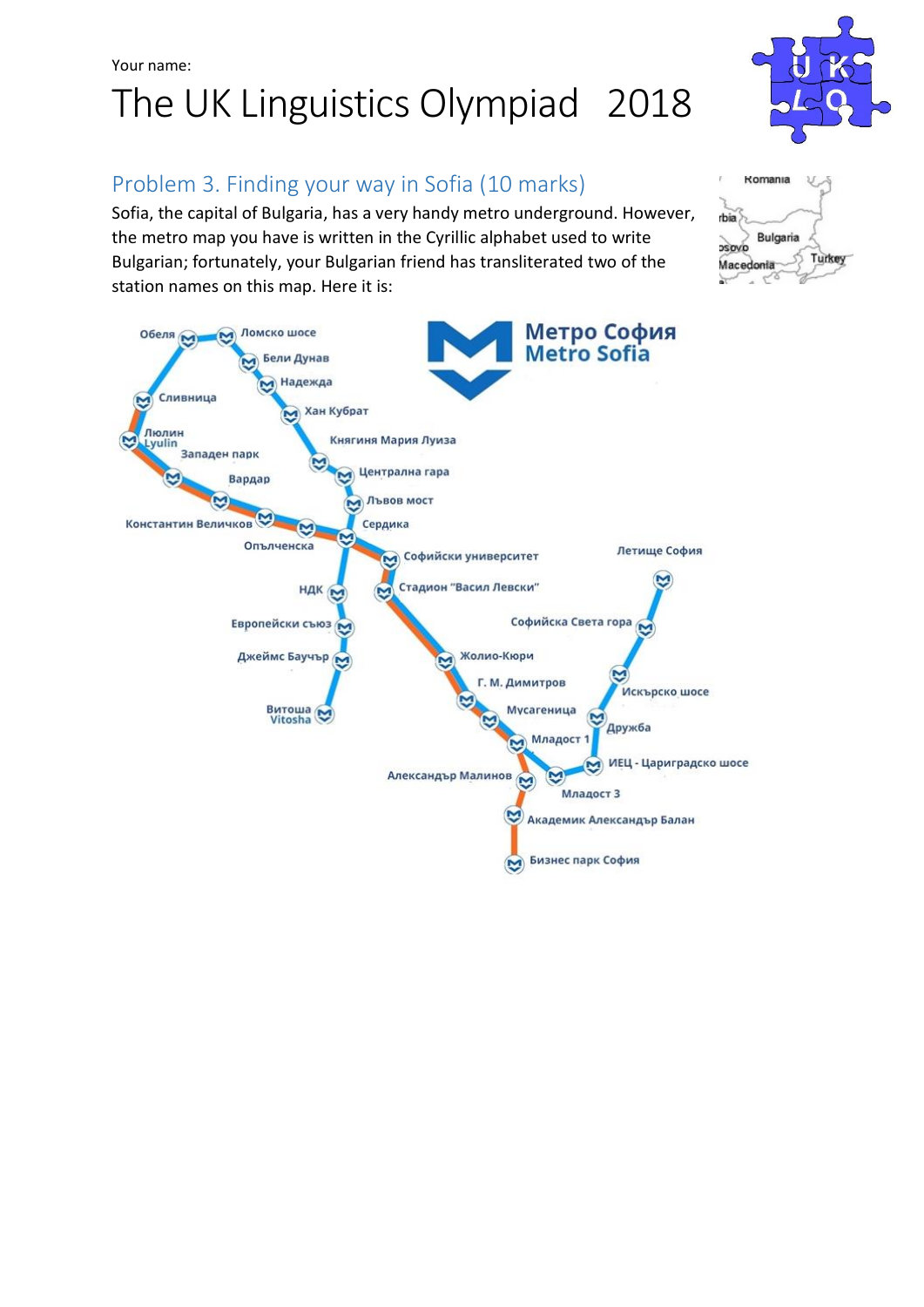## Your name: The UK Linguistics Olympiad 2018



**Q3.1**. Here is the Bulgarian alphabet as displayed on a standard keyboard, with some English equivalents below the Bulgarian letters. Fill in as many of the missing English letters as you can by filling the cells marked with '?'. ('Zh' is the official equivalent of the 's' sound in *treasure*.)

|    | Уy | E e | Ии             | Шш | Щщ     | Kк | C <sub>c</sub> | Дд           | 33  | Цц |
|----|----|-----|----------------|----|--------|----|----------------|--------------|-----|----|
|    | ?  | ?   | $\mathbf{I}$   | sh | sht    | ?  | ?              | ?            | ς   | ?  |
| Ьь | Яя | A a | 0 <sub>o</sub> | Жж | Гг     | Tт | Hн             | B B          | M M | Чч |
|    |    |     |                |    |        |    |                |              |     |    |
| a  | ya | 7   | ?              | zh | g      | 5. | $\mathsf{n}$   | $\mathsf{v}$ | ?   | ch |
|    | Юю | Йй  | Ъъ             |    | $\Phi$ | Xx | $\Pi$ п        | Pp           | Лл  | Бб |
|    | yu | y   | a or e         |    | ?      | h, | ?              | ?            |     | ?  |

**Q.3.2** On the map, find the Bulgarian words for the following English or French words and write the Bulgarian words in the table using the Bulgarian script:

| academic                |  |
|-------------------------|--|
| Alexander               |  |
| business                |  |
| central                 |  |
| chaussée (pronounced    |  |
| show-say, meaning road) |  |
| Constantine             |  |
| European                |  |
| gare (station)          |  |
| James                   |  |
| Louise                  |  |
| Mary                    |  |
| park                    |  |
| Sophia                  |  |
| stadium                 |  |
| university              |  |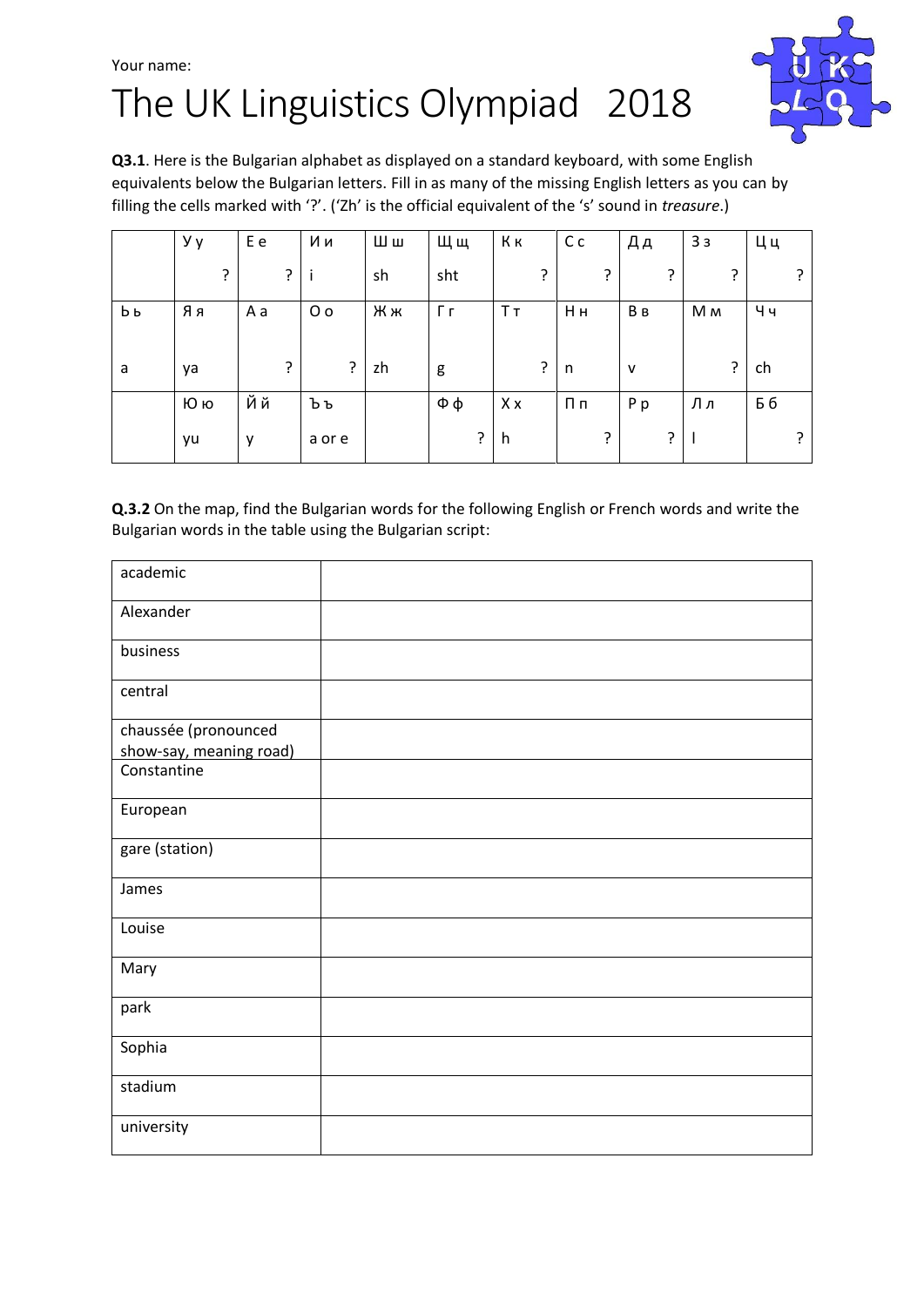# The UK Linguistics Olympiad 2018



### Solution and marking.

Errors:

Q.3.2: The word for 'gare (station)' is гoра [not: гaра].

#### Scoring (max 45)

- Q.3.1. 1 point for each correct cell (max 15)
- Q.3.2. 2 points for each correct answer (max 30)
	- o 1 point for a single letter wrong
- Be generous towards early attempts at Bulgarian script!
	- o Ignore upper/lower case differences in English or Bulgarian

#### **Q.3.1**

|    | Уy | E e | Ии             | Шш | Щщ  | Кк  | C <sub>c</sub> | Дд           | 33             | Цц  |
|----|----|-----|----------------|----|-----|-----|----------------|--------------|----------------|-----|
|    | u  | e   |                | sh | sht | k   | S              | d            | z              | ts  |
| Ьь | Яя | A a | 0 <sub>0</sub> | Жж | Гг  | Tт  | Hн             | Bв           | M <sub>M</sub> | Чч  |
| a  | ya | a   | $\circ$        | zh | g   | t   | n              | $\mathsf{v}$ | m              | ch  |
|    | Юю | Йй  | Ъъ             |    | Фφ  | X x | $\Pi \Pi$      | P p          | Лл             | Б б |
|    | yu | y   | a or e         |    | f   | h   | p              | r            |                | b   |

**Q.3.2** On the map, find the Bulgarian words for the following English or French words:

| academic                | Академик     |
|-------------------------|--------------|
| Alexander               | Александър   |
| business                | Бизнес       |
| central                 | Централна    |
| chaussée (pronounced    | шосе         |
| show-say, meaning road) |              |
| Constantine             | Константин   |
| European                | Европейски   |
| gare (station)          | ropa or rapa |
| James                   | Джеймс       |
| Louise                  | Луиза        |
| Mary                    | Мария        |
| park                    | парк         |
| Sophia                  | София        |
| stadium                 | Стадион      |
| university              | университет  |